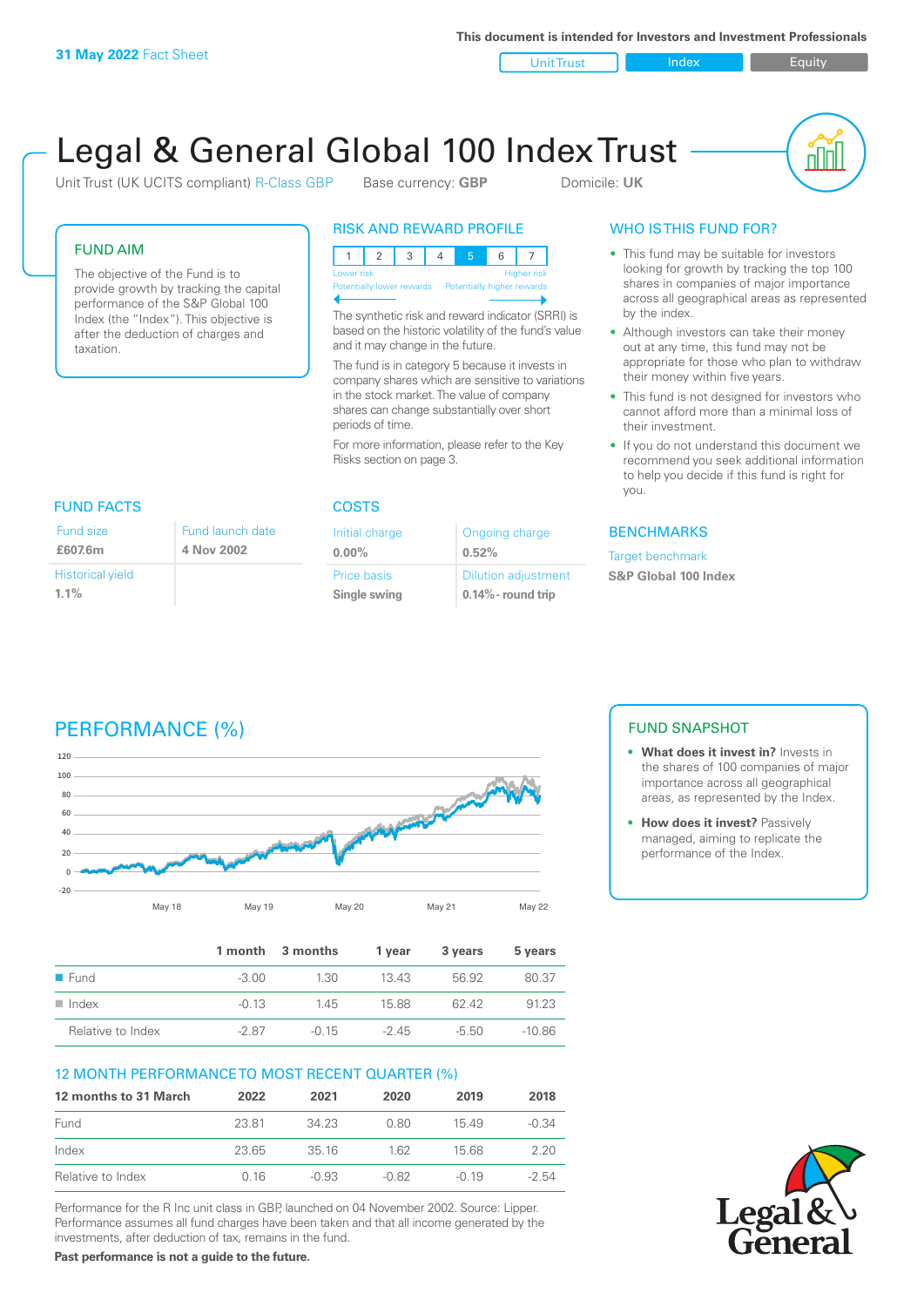### Legal & General Global 100 Index Trust

Unit Trust (UK UCITS compliant) R-Class GBP

### PORTFOLIO BREAKDOWN

All data sources are a combination of LGIM and the Fund Accountant unless otherwise stated. Totals may not sum to due to rounding. In order to minimise transaction costs, the Fund will not always own all the assets that constitute the index and on occasion it will own assets that are not in the index. The number of fund holdings can also differ from the index due to corporate events and proxy holdings.



#### SECTOR (%)

| Information Technology     | 29.3 |
|----------------------------|------|
| <b>Health Care</b>         | 13.5 |
| ■ Consumer Discretionary   | 11.8 |
| ■ Consumer Staples         | 11.3 |
| $\blacksquare$ Financials  | 9.4  |
| ■ Communication Services   | 8.5  |
| <b>Energy</b>              | 7.4  |
| $\blacksquare$ Industrials | 5.3  |
| ■ Materials                | 2.2  |
| $\blacksquare$ Utilities   | 0.8  |
| ■ Real Estate              | 0.7  |
|                            |      |

#### COUNTRY (%)

|    | <b>United States</b> | 72.0 |  |
|----|----------------------|------|--|
| 4  | United Kingdom       | 7.9  |  |
| G  | Switzerland          | 5.6  |  |
|    | France               | 4.3  |  |
|    | Japan                | 3.2  |  |
|    | Germany              | 3.1  |  |
| ٠e | Korea                | 1.6  |  |
|    | Australia            | 1.0  |  |
|    | Spain                | 0.8  |  |
|    | Netherlands          | 0.4  |  |
|    |                      |      |  |



#### MARKET CAPITALISATION (%) TOP 10 HOLDINGS (%)

| ■ Large            | 99.7 |
|--------------------|------|
| $\blacksquare$ Mid | 0.3  |
| ■ Undefined        |      |

■ Top 10 holdings 49.2% Rest of portfolio 50.8% No. of holdings in fund 107 No. of holdings in index 103

| Apple               | 13.1 |
|---------------------|------|
| Microsoft           | 116  |
| Amazon.Com          | 58   |
| Alphabet A          | 3.9  |
| Alphabet C          | 3.6  |
| Johnson & Johnson   | 27   |
| Exxon Mobil         | 24   |
| JPMorgan Chase & Co | 22   |
| Procter & Gamble Co | 2.0  |
| Chevron             | 2 O  |
|                     |      |



The Index Fund Management team comprises 25 fund managers, supported by two analysts. Management oversight is provided by the Global Head of Index Funds. The team has average industry experience of 15 years, of which seven years has been at LGIM, and is focused on achieving the equally important objectives of close tracking and maximising returns.